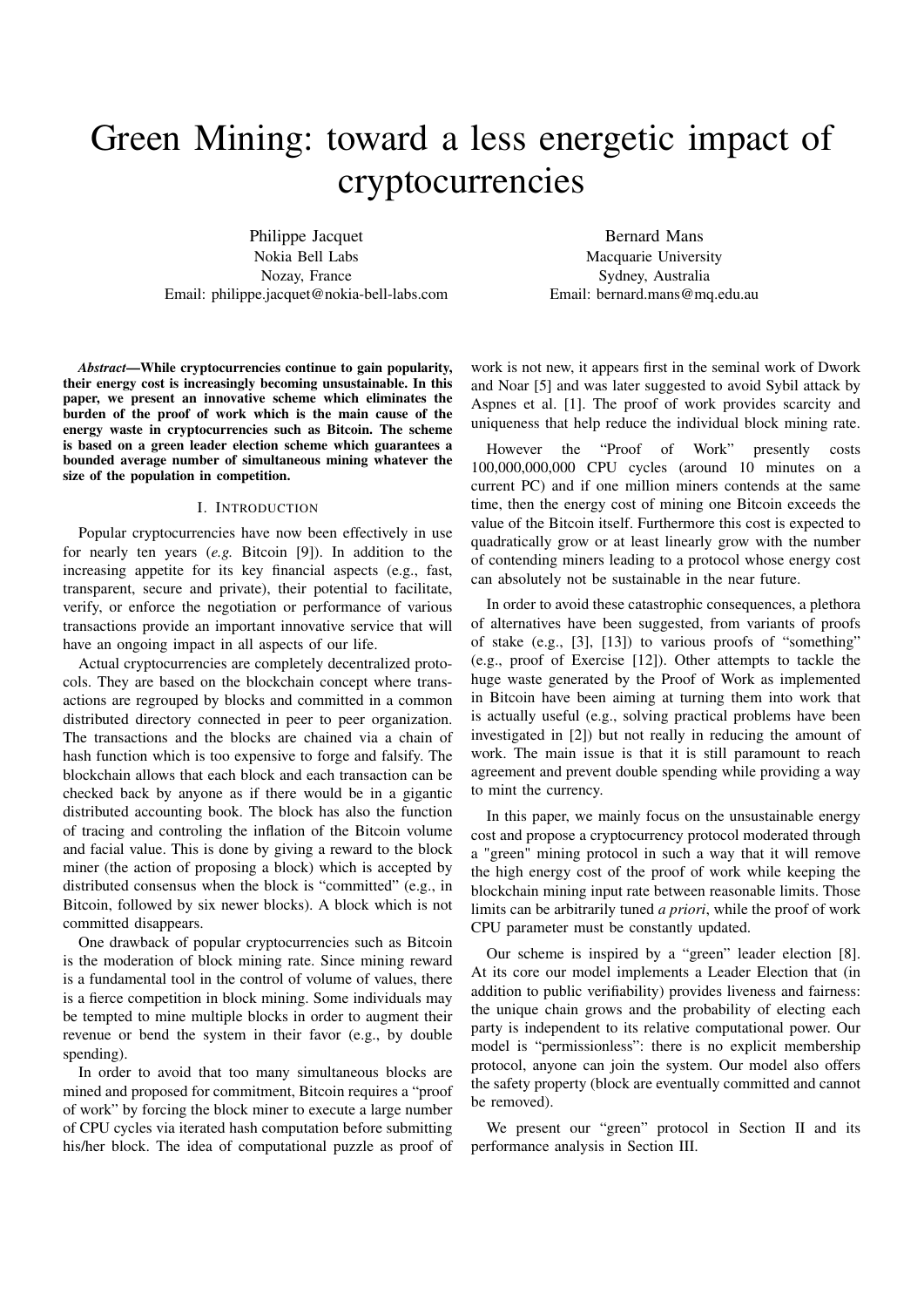## II. THE GREEN COIN MINING PROTOCOL

## *A. Parameters and format*

Our Green Coin protocol is based on the following parameters:

- an integer  $k$ ;
- a vector of increasing probabilities of length  $k + 1$ :  $P_0, P_1, \ldots, P_k$ , with  $P_k = 1$ ;
- an upper bound  $N$  on the maximum admissible number of contending block, it can be set as large as possible.

Typical values for these parameters would be  $k = 8$ ,  $N =$  $2^{32}$  are examples. The green coin leader protocol consists in authorizing the mining of an average number of order  $N^{1/k}$ out of  $n \leq N$  contending blocks.

As with Bitcoin, each block of the Green Coin protocol will carry some values obtained by hash function. We denote  $h$  the length of the hash value fields in the block. A typical value is  $h = 256$  (32 bytes).

Contrary to Bitcoin where there is only one kind of block, Green Coin relies on two kinds of blocks:

• the *regular* block containing transactions;

• the *empty* block which does not contain any transactions.

The regular block format is similar with Bitcoin block format but with the difference that it does not contain a *nounce* field but instead a *call* field. The call field is similar to a hash value field. The following table gives an abstract format listing the most significant fields:

|   | hash of previous block |
|---|------------------------|
| 2 | date                   |
| 3 | list of transactions   |
|   |                        |
|   | call value             |
| 5 | hash of the block      |

The empty block looks similar but the transaction list is replaced by a nounce field of same size as a hash value field.

|   | hash of previous block |
|---|------------------------|
|   | date                   |
| 3 | nounce value           |
| 4 | call value             |
| 5 | hash of the block      |

# *B. Mining protocol*

Initially, to simplify our presentation, we will assume that empty slots are mined by a central entity and on a restricted depositary. We will discuss later how the protocol can be made distributed or how to face forgery.

A block can be mined only if its hash value is smaller than the call value of the previous block. The call field of a regular block has always the same value which is  $2^{h+1}P_0$ . If no regular block is mined, after a certain lapse of time the central entity mines an empty block. The empty block hash value should not necessarily be smaller than the call value of the previous block, but any regular block should. The call value of the empty block should have value  $2^{h+1}P_1$ . The use of the nounce field will be described later.



Fig. 1: A sequence of blocks, empty blocks are grayed.

As long as no new regular block is mined, the central entity mines empty block with successive call values  $2^{h+1}P_2, \ldots, 2^{h+1}P_k$ . After k mined empty blocks the call values sequence restarts.

As there is no nounce field in the regular block there is no proof of work computation required. The block are authorized via the call values which have the effect of regulating the mining rate. Since the non authorized blocks do not need to be submitted there is also a regulation of the traffic generated by the block mining.

If a call fails, *i.e.* no regular block is mined, then a new call will be made via a new empty block. Since  $P_k = 1$ , the last call value is the max-value  $2^{h+1}$  (in fact  $2^{h+1} - 1$ , otherwise it would exceed the field length), which means that every block is eligible (as long as it contains the hash value of the last empty block). Therefore any competition of block mining will result in at least one block mined. Figure 1 displays an example of block sequences in the blockchain. The chain is enforced by the hash values  $Y_0, Y_1, \ldots$  The value of a regular block hash should always be smaller than the call value of the previous block, regardless it is empty or regular. Empty blocks do not need to follow this rule.

## *C. Distributed empty block mining*

The main issue around the mining of empty block is that other user could be tempted to mine empty blocks. Having several parallel empty blocks is not a problem *per se* since, without nounce, they will be identical. But a user may like to accelerate the protocol in order to get to the call value  $2^{h+1} - 1$  which allows to mines blocks without restriction. Notice that in this case all regular blocks in competition would be simultaneously eligible and letting them go and mine at the same time would not give a competitive advantage to those who caused this. It should be noted that the empty block itself, as carrying an empty list of transactions, provides no monetary advantage to those who mine it.

Anyhow an excessive flow of blocks to be mined may cause a congestion problem which is exactly the proof of work concept that we want to solve. Of course the most suitable way to fight this syndrome is to give the authority to a single entity the right of mining empty blocks and store them on a single fully secure depository.

But a single authority as secure as possible is vulnerable to cloning, hacking or hijacking. For this reason we propose to introduce a nounce field in the format of the empty block. The empty block miner would need to produce a proof of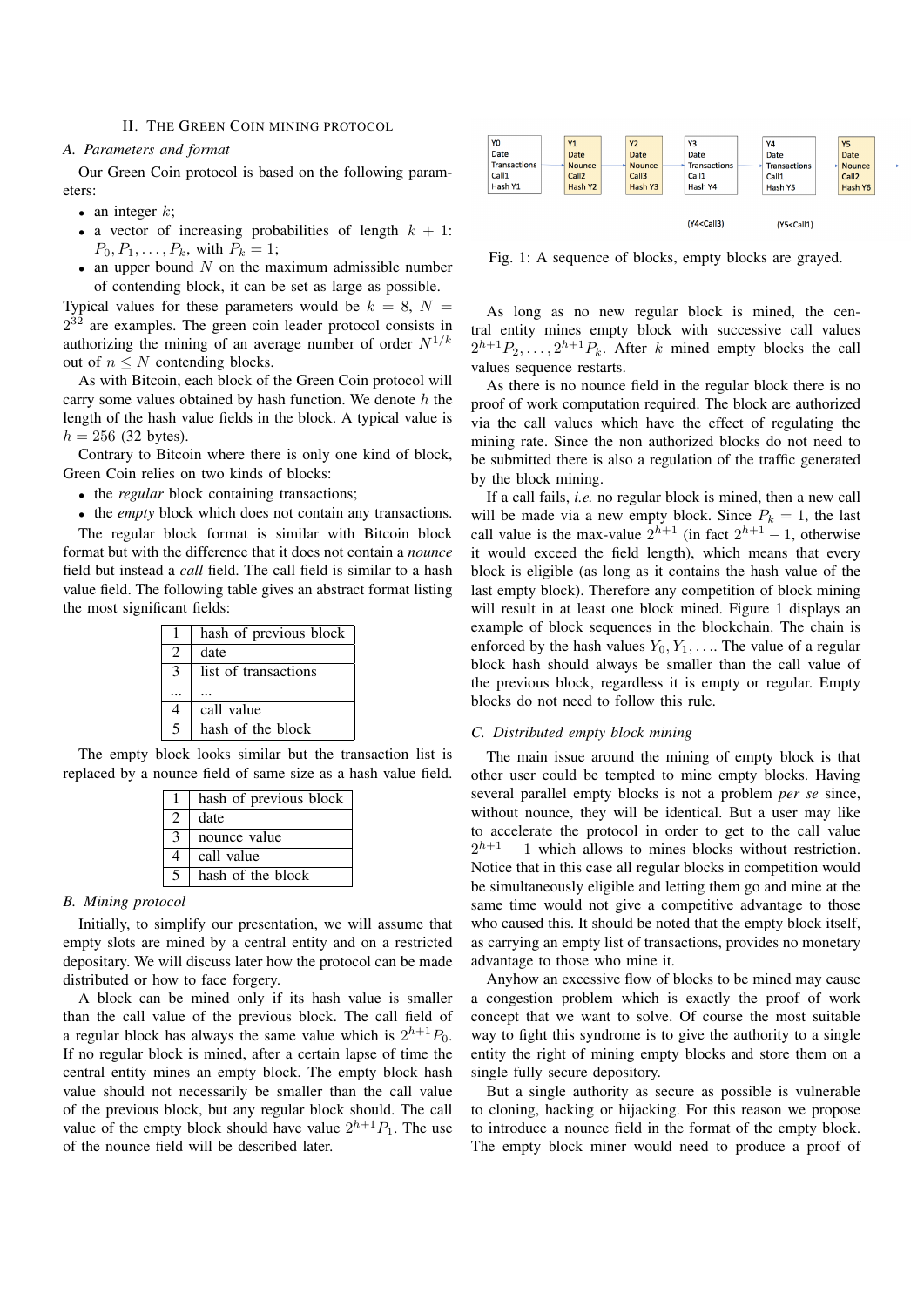work which will delay the time last between two empty block mining. That way a secondary forged empty block miner will be still delayed by the proof of work. This is a safe solution when we consider that the acceleration of empty block mining is the most dangerous threat of the present scheme.

# III. PERFORMANCE ANALYSIS

## *A. The classic leader election via collision*

The goal of leader election (e.g., [7], [11]) is to select one among  $n > 0$  players, by proceeding through a number of rounds. Note that using rounds is natural here as it is also commonly accepted that the Blockchain model incorporates some degree of synchrony assumptions, otherwise if network delay can be unbounded then the adversary can boost its power just by making the non-faulty parties incur much higher delays [4].

The rounds of our leader election are made via coin tossing. We assume that all competitors has a coin whose head probability is p and tail probability  $q = 1 - p$ . We want to proceed to a leader election among  $n \geq 1$  competitors. At the beginning all the  $n$  competitors transmit. If it results into a collision then each competitor tosses the coin, only those who get a head contend for the second round, we call them the survivors. If the second round results in a collision, then a second coin tossing occurs and a subset of survivors contend, and the protocol continues until none survive. In this case we take as result the last non empty set of survivors.

There is an additional procedure in order to reduce the survivor population in order to get a single leader. In general it is a collision algorithm but it is not useful here because we allow a subset of survivors as long as this subset is of reasonable size.

In fact the average size of the last non empty survivor set can be computed precisely using analytic combinatorics to be  $\frac{q}{p \log(1/p)}$  with some fluctuations of small amplitude. We notice that this value is finite and independent of the initial number contenders. This average size can also be tuned to be small or large by tuning the parameter  $p$ . It can be done by compromising with the average number of rounds which tends to  $\log_{1/p} n$  when  $n \to \infty$ . If we wanted to imitate this process with the call values in the empty block one should consider a sequence  $(P_0, P_1, \ldots)$  such that  $P_\ell = p^\ell$  represents an exponential descending staircase. However this will not work as expected since after the first call one would have already n mined blocks. Still we can be inspired by this protocol in order to design the ascending exponential staircase. This is indeed made possible because we can safely assume that there is a large yet fixed limit  $N$  to the number of simultaneous contenders.

In this case we suppose that  $P_0 = \frac{1}{N}$  and that  $P_\ell = \frac{1}{N} p^{-\ell}$ for  $\ell \leq k$ . In order to have  $P_k = 1$  one must have  $p = \frac{1}{N^{1/k}}$ . If  $N = 2^{32}$  and  $k = 8$  we will have  $p = \frac{1}{16}$  and the call sequence will be:

| call value rank | value         |
|-----------------|---------------|
| 0 (initial)     | $2^{224} - 1$ |
|                 | $2^{228} - 1$ |
| 2               | $2^{232} - 1$ |
| 3               | $2^{236} - 1$ |
| 4               | $2^{240} - 1$ |
| 5               | $2^{244} - 1$ |
| 6               | $2^{248} - 1$ |
| 7               | $2^{232} - 1$ |
|                 | $2^{256} - 1$ |

We denote  $M_n$  the average number of regular mined block when  $n$  blocks are in competition after a regular block. An important but classic assumption in this paper is that successive calls of a hashing function are independent. Of course *stricto sensu* this is not true since hash value determinations are deterministic computations, but traditionally the better successive hash values imitates independent random variables, the better is a hash function. In fact this argument is the foundation of the resilience of blockchain made of successive hash computation against attack.

Let  $\mathbf{M}_n^{\ell}$  denote the number of blocks mined after the  $\ell$ th empty block under the condition that all the previous empty blocks resulted into no regular block mined. We have  $\mathbf{M}_n = \mathbf{M}_n^0$  and since  $P_k = 1$ :  $\mathbf{M}_n^k = n$ . Since the fact that the successive calls to hash values are assumed independent, the number of blocks called by the  $\ell$ th empty block is a binomial random variable  $B(n, P_\ell)$  of probability  $P_\ell$ . For  $\ell < k$  when the binomial variable is  $B(n, P_\ell) = 0$  which occurs with probability  $(1 - P_\ell)^n$ , no block is mined after the  $\ell$ th block and  $\mathbf{M}_n^{\ell} = \mathbf{M}_n^{\ell-1}$ . Thus for all integers  $m, m > 0$ :

$$
P(\mathbf{M}_n^{\ell} = m) = {n \choose m} P_{\ell}^m (1 - P_{\ell})^{n-m}
$$
  
 
$$
+ (1 - P_{\ell})^n P(\mathbf{M}_n^{\ell+1} = m)
$$
 (1)

and

$$
P(\mathbf{M}_n^{\ell} = 0) = \delta(n). \tag{2}
$$

where  $\delta(n) = 1$  if  $n = 0$  and zero otherwise. Let  $M_n^{\ell}(u) =$  $E[u^{\mathbf{M}_n^{\ell}}].$ 

*Lemma 1:* We have for  $\ell < k$ 

$$
M_n^{\ell}(u) = (1 + P_{\ell}(u-1))^n
$$
  
 
$$
+ (1 - P_{\ell})^n M_n^{\ell+1}(u)
$$

and  $M_n^k(u) = u^n$ .

*Proof:* This is a direct application of equation (1)  $\blacksquare$ *Lemma 2:* We have the identity

$$
E[\mathbf{M}_n] = nP_0 + \sum_{\ell=1}^{\ell=k} nP_\ell \prod_{j < \ell} (1 - P_j)^n \tag{3}
$$

*Proof:* This is a direct application of previous lemma by using  $E[u^{\mathbf{M}_n^{\ell}}] = \frac{\partial}{\partial u} M_n^{\ell}(1)$ 

*Theorem 1:* We have the estimate  $E[\mathbf{M}_n] = O(N^{1/k})$  for all  $n \leq N$ .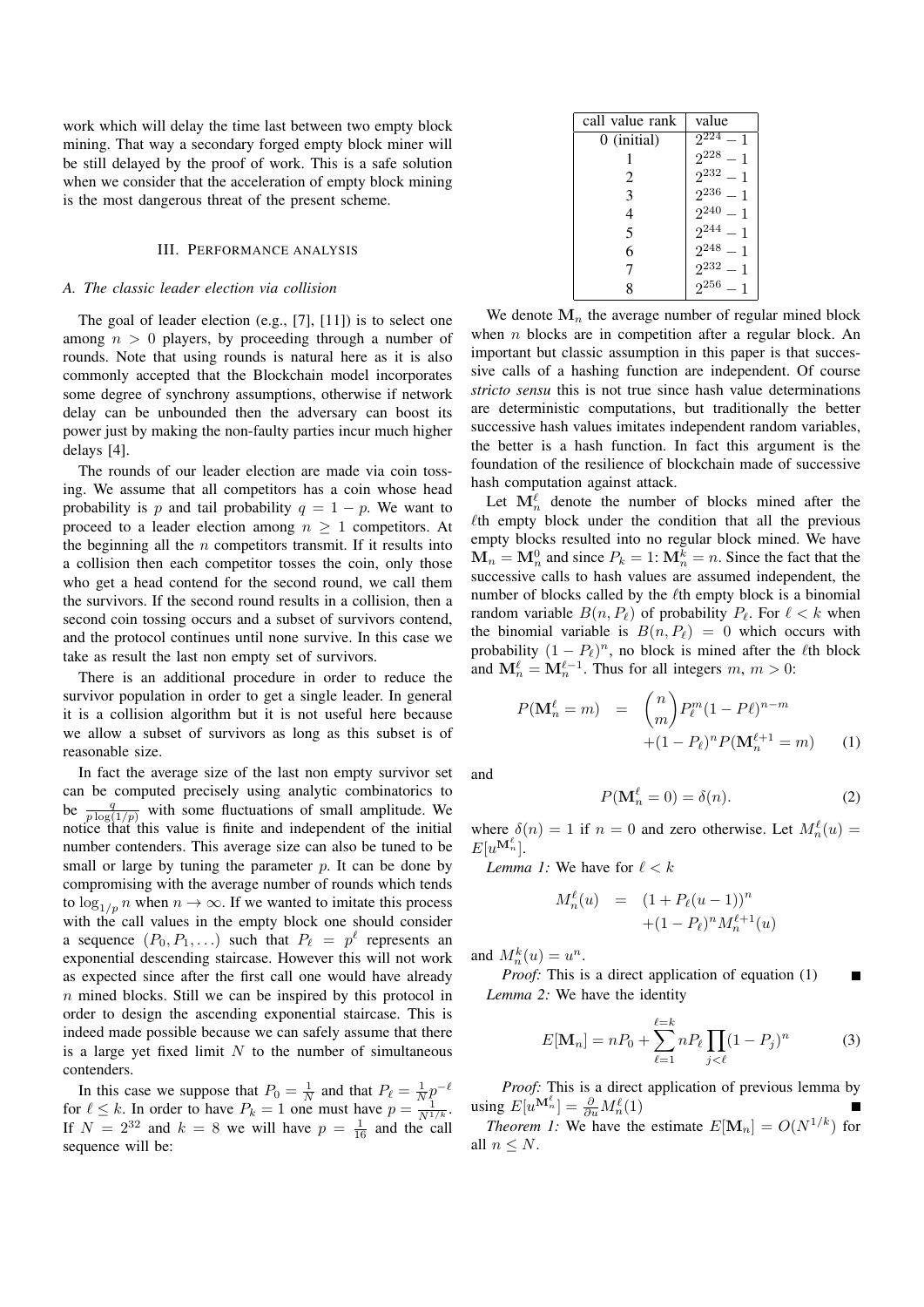*Remark:* the optimal value is  $k = O(\log N)$  but lower values are also interesting.

*Proof:* From equation 3 we get the inequalities

$$
E[\mathbf{M}_n] \leq nP_0 + \sum_{\ell=1}^k n P_\ell (1 - P_{\ell-1})^n \tag{4}
$$

$$
\leq nP_0 + \sum_{1 \leq \ell \leq k} nP_\ell \exp(-P_{\ell-1}n). \qquad (5)
$$

The quantity  $\sum_{1 \leq \ell \leq k} n P_{\ell} \exp(-P_{\ell-1}n)$  is equal to  $\sum_{1 \leq \ell \leq k} \frac{n}{N} p^{\ell} \exp(-p^{\ell-1}n/N)$ . This quantity is smaller than  $\bar{f}(n/N)$  with  $f(x) = \frac{1}{p} \sum_{\ell \in \mathbb{Z}} g(p^{\ell} x)$  with  $g(x) = x e^{-x}$ . The function  $f(e^x)$  is periodic of period  $\log p$  and therefore is bounded. Since  $p = N^{-1/k}$  we get  $E[\mathbf{M}_n] = O(N^{1/k})$ since  $n/N \leq 1$  because  $n \leq N$ .

*Theorem 2:* We have the more precise estimate

$$
E[\mathbf{M}_n] \le \frac{n}{N} + AN^{1/k}.\tag{6}
$$

with  $A = \frac{1}{\log(1/p)} \sum_{k \in \mathbb{Z}} |\Gamma(1 + 2ik\pi/\log p)|$ , p denoting  $N^{-1/k}$  and where  $\Gamma(.)$  is the Euler "Gamma" function.

*Proof:* We can give an accurate estimate of the maximum value of function  $f(x)$ . The function  $f(e^x)$  is periodic of period  $\log p$  and therefore has a Fourier decomposition:

$$
f(e^x) = \sum_{k \in} g_k e^{2ik\pi x/\log p} \tag{7}
$$

where  $q_k$  is the Fourier coefficient.

We have

$$
g_k = \int_{\log p}^{0} f(e^x) e^{2ik\pi/\log p} dx \tag{8}
$$

$$
= \frac{1}{\log(1/p)} \int_0^\infty g(x)^{2ik\pi/\log p - 1} dx \tag{9}
$$

$$
= \frac{1}{\log(1/p)} \Gamma\left(1 + 2ik\pi/\log p\right) \tag{10}
$$

and then use the upper bound  $|f(e^x)| \leq \sum_{k \in \mathbb{Z}} |g_k|$ .

In passing we get the mean value of  $f(e^{x})$  to be equal to  $g_0 = \frac{1}{\log(1/p)}$ .

Figure 2 shows the quantity  $E[\mathbf{M}_n]$  versus *n* for various parameters. Notice that the sequence of bumps reflects the periodic fluctuations as function of  $\log n$  analyzed in the upper bound. Figure 3 shows the same quantities obtained by simulation, each point being simulated 1,000 times.

We can give a close expression of the distribution of  $M_n$ . *Lemma 3:* For all complex number u:

$$
E[u^{\mathbf{M}_n}] = (1 + P_0(u - 1))^n - (1 - P_0)^n
$$
  
+ 
$$
\sum_{0 < \ell < k} \prod_{j < \ell} (1 - P_j)^n
$$
  
× 
$$
((1 + P_0(u - 1))^n - (1 - P_0)^n)
$$
  
+ 
$$
u^n \prod_{j < k} (1 - P_j)^n.
$$

*Proof:* By application of lemma 1. Figure 4 displays the various shape of the sequences  $P(\mathbf{M}_n >$  $m$ ) versus integer  $m$  for various parameters. Notice that the



Fig. 2: The quantity  $E[\mathbf{M}_n]$  and the upper bound given by (6) in red versus n for  $N = 2^{32}$ , (top) for  $k = 8$ , (middle)  $k = 12$ , (bottom)  $k = 16$ .



Fig. 3: The same as in figure 2  $E[\mathbf{M}_n]$  with  $N = 2^{32}$  but obtained with 1,000 simulations per point, (top) for  $k = 8$ , (middle)  $k = 12$ , (bottom)  $k = 16$ .